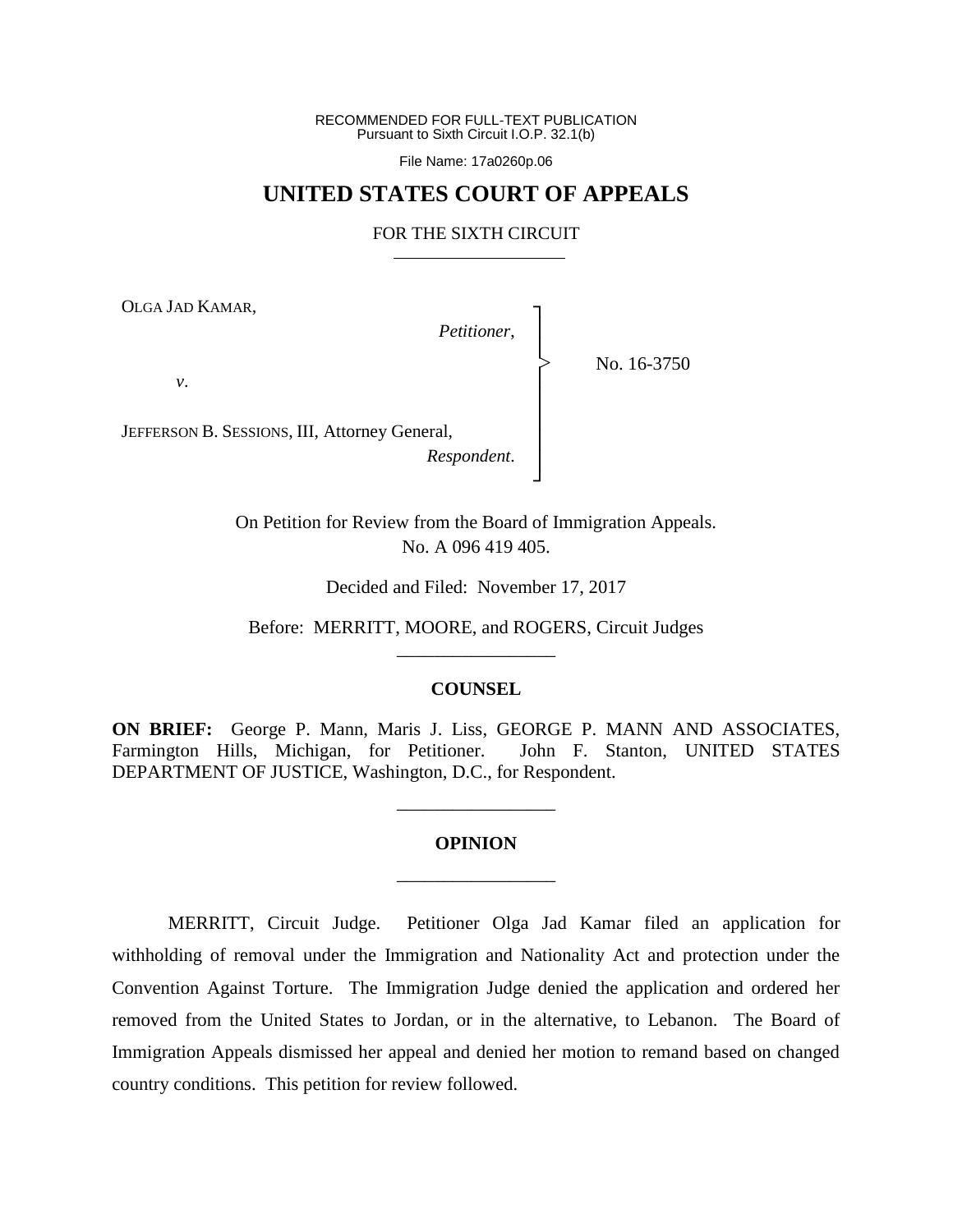The issue is whether a woman who will either be subject to an "honor killing," or alternatively, "protective custody" in Jordan is entitled to relief. For the reasons set forth below, we **GRANT** the petition for review and **REMAND** the case to the Board for further proceedings consistent with this opinion.

## **I. BACKGROUND**

#### **A. Factual Background**

Kamar is a native of Lebanon and a citizen of Jordan. She was born in Lebanon in 1964, but moved to Jordan as a young child. Kamar and her family are Catholic, but adhere to Islamic cultural practices and societal traditions. Kamar's mother and sister are United States citizens. Her mother lives in Jordan and her sister lives in New Orleans. Kamar's other siblings and cousins live in Jordan.

Kamar was admitted to the United States as a B-2 visitor in June 1999. She changed her status to an F-1 student in January 2001 to pursue a master's degree. Kamar's F-1 status was terminated when she became pregnant and left school. Kamar has three sons with her husband from her first marriage, which ended in divorce in 2006. Their three sons live in Canada with their father. In 2007, Kamar became pregnant again. She married her second husband two months before her child was born. The child is a United States citizen and is now ten years old. Kamar has no relationship with her second husband and has an order of protection against him.

#### **B. Procedural Background**

 $\overline{a}$ 

On October 12, 2007, the Department of Homeland Security charged Kamar as removable pursuant to 8 U.S.C.  $\S$  1227(a)(1)(C)(1) because she failed to comply with the conditions of her F-1 student status. Kamar conceded removability. She filed an application for withholding of removal pursuant to the Immigration and Nationality Act ("Act"), protection under the Convention Against Torture ("Convention"), and voluntary departure in the alternative.**<sup>1</sup>** In her application, Kamar alleged that if she returned to Jordan, under Islamic

<sup>&</sup>lt;sup>1</sup>It appears that Kamar did not apply for asylum, although there is some confusion on this point in her brief. However, she petitions this Court to "reverse the denial of the motion to reopen so [she] can apply for the superior relief of asylum."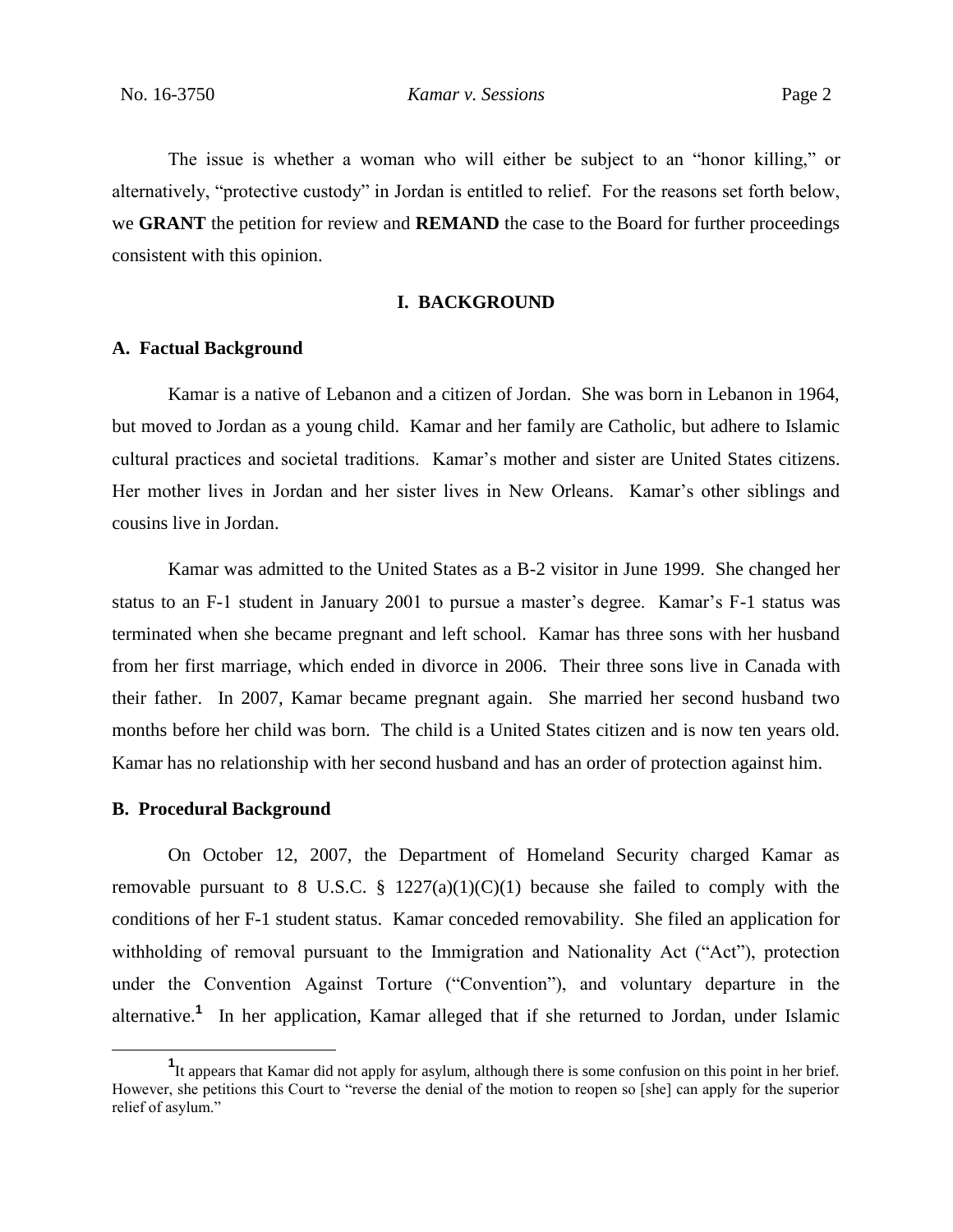tradition, she would be subject to an honor killing by her youngest male relative for bringing shame to her family by getting pregnant out of wedlock.

There was a merits hearing on Kamar's application on June 8, 2009. At the hearing, Kamar testified that her family did not approve of her divorcing her first husband and conceiving her fourth son while unmarried. She explained that the fact that she married her second husband before giving birth was irrelevant because she got pregnant *before* marriage. Her brothers have not spoken to her since this occurred.

Kamar testified that she fears returning to Jordan because her cousins intend to perform an honor killing on her and her child in accordance with Jordanian custom. She explained that even though her family is Catholic, they live in Jordan where the majority of people are Muslim and the law is according to Islamic law. Her family follows the local traditions. In Jordanian society, if a woman shames her family, the solution is to cleanse the family and restore its honor by killing her.

While Kamar has not had physical contact with her cousins, she testified that she received letters claiming that her cousins want to kill her and that she was told this by numerous relatives and friends. In support, she submitted a letter from her mother dated September 5, 2009, saying that Kamar's first cousin, Alias, is the cousin that is the angriest with her. It stated, "[Alias] told your sisters that he wished God took his life if he did not finish this work. Even if this was the last thing that he would do on this earth, he will kill you for your sisters." The other letter Kamar presented was from Alias. It said, "You understand what the punishment is for a girl like you, who brings shame upon our family. Your day of punishment is coming and with God's blessing it will be very soon."

Kamar testified that if she attempted to seek help from the Jordanian government, it would place her in prison and place her son in an orphanage for protection. She said she could not relocate in Jordan, because it is a small country where everyone knows each other. Also, she is well known in the country because she used to be a teacher there and had a business. Kamar testified that she could not alternatively move to Lebanon because she does not have a visa to be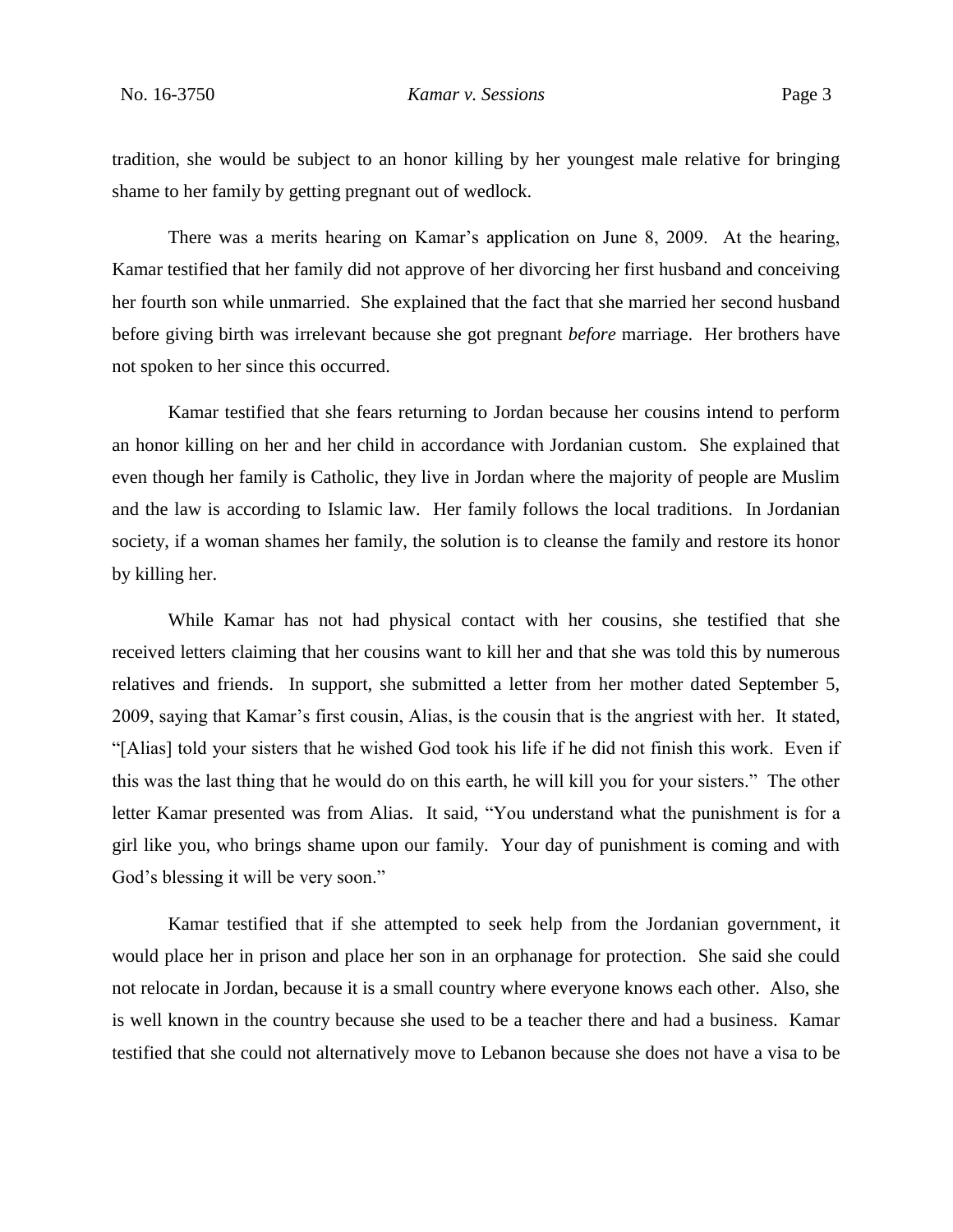$\overline{a}$ 

admitted into any other country. Additionally, she stated that she has not been to Lebanon since she was one year old and was not allowed to visit when she once attempted.

Mona, Kamar's sister who is also divorced, testified that their family did not like the fact that she was divorced either, but had come to accept it. However, she said that because Kamar became pregnant outside of marriage, their cousins would kill her to restore their family's honor. She explained that it did not matter that Kamar subsequently married her second husband because Alias believes that Kamar cheated on her first husband with her second husband. This is due to a rumor spread by Kamar's first husband's family that reached Jordan. Mona asserted that if Kamar returned to Jordan, their cousins would find out and be waiting for her at the airport.

## *1. The First Decision and Appeal*

On September 30, 2009, the Immigration Judge ("IJ") determined that Kamar was not credible and denied her application. Kamar appealed to the Board of Immigration Appeals ("Board"). The Board overturned the IJ's decision on August 3, 2012, finding that the overall adverse credibility finding was clearly erroneous. It remanded the case to allow the IJ to reconsider Kamar's applications and ordered further fact-finding since the IJ's previous analysis did not treat Kamar's testimony as credible.**<sup>2</sup>**

# *2. The Second Decision and Appeal*

On June 28, 2013, the IJ again denied Kamar's application. He ordered her removal to Jordan, or in the alternative, to Lebanon. The IJ found that Kamar failed to establish a viable social group for relief under her withholding of removal application. Even if Kamar had shown this, the IJ reasoned that there was no evidence that a Catholic had been subject to an honor killing based on an illegitimate birth. He stated that the only instance of Christian honor killings in Jordan in the record was in a United Nations report discussing honor crimes and how they are based on Islamic teachings. Referring to the report, the IJ rationalized, "But it does note that there are instances where Christian families also commit honor crimes. Note it did not say honor

<sup>&</sup>lt;sup>2</sup>However, the Board sustained the IJ's determination that Kamar was ineligible for voluntary departure.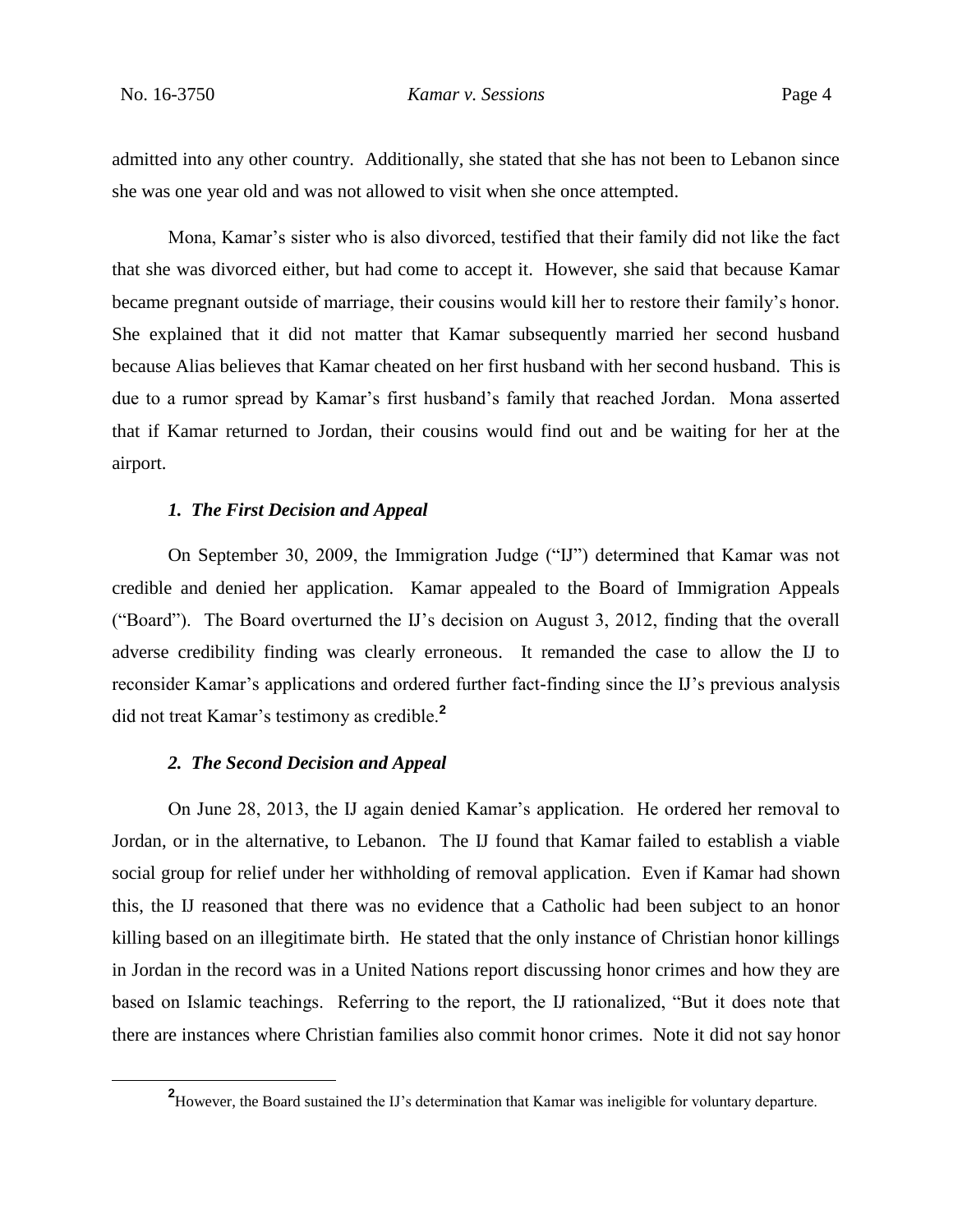killings." Thus, the IJ concluded that Kamar was unable to show that it was more likely than not that she would be persecuted based on her membership in a group.

Additionally, the IJ found the letter from Alias was not credible because it was undated and not the original. Even if it was credible, the IJ concluded that it did not facially indicate that Alias intended to kill Kamar. The IJ determined that this intent was only ambiguously stated in the letter from Kamar's mother and reasoned that nothing indicated that Alias still harbored this animosity. However, even if Kamar did have a legitimate fear of being killed, the IJ found that Kamar failed to show that her family or the Jordanian government would not protect her because the government had taken steps to protect victims of honor killings. He determined that Kamar also failed to show that she could not relocate.

As for the application for protection under the Convention Against Torture, the IJ denied Kamar's request after finding that Kamar could not show that it was more likely than not that she would be tortured by anyone, let alone somebody covered by the Convention.

Kamar again appealed the IJ's decision to the Board. On January 15, 2015, the Board affirmed the IJ's decision and dismissed the appeal.

On April 15, 2015, Kamar filed a motion to reopen with the Board requesting that it reopen proceedings (due to changed country conditions and new law) and remand the case. On June 19, 2015, the Board vacated its January 15, 2015, decision and reinstated Kamar's original appeal. It denied Kamar's motion to reopen as moot and ordered further briefing. Kamar's brief in support of her reinstated appeal included a motion to remand based on changed country conditions.

#### *3. The Board's Third Decision*

On June 2, 2016, the Board affirmed the IJ's decision and dismissed the reinstated appeal and motion to remand. It concurred with the IJ's denial of withholding of removal, finding that Kamar did not meet her burden of establishing that future persecution in Jordan was objectively reasonable. It also reasoned that the 2013 and 2014 country reports for Jordan submitted by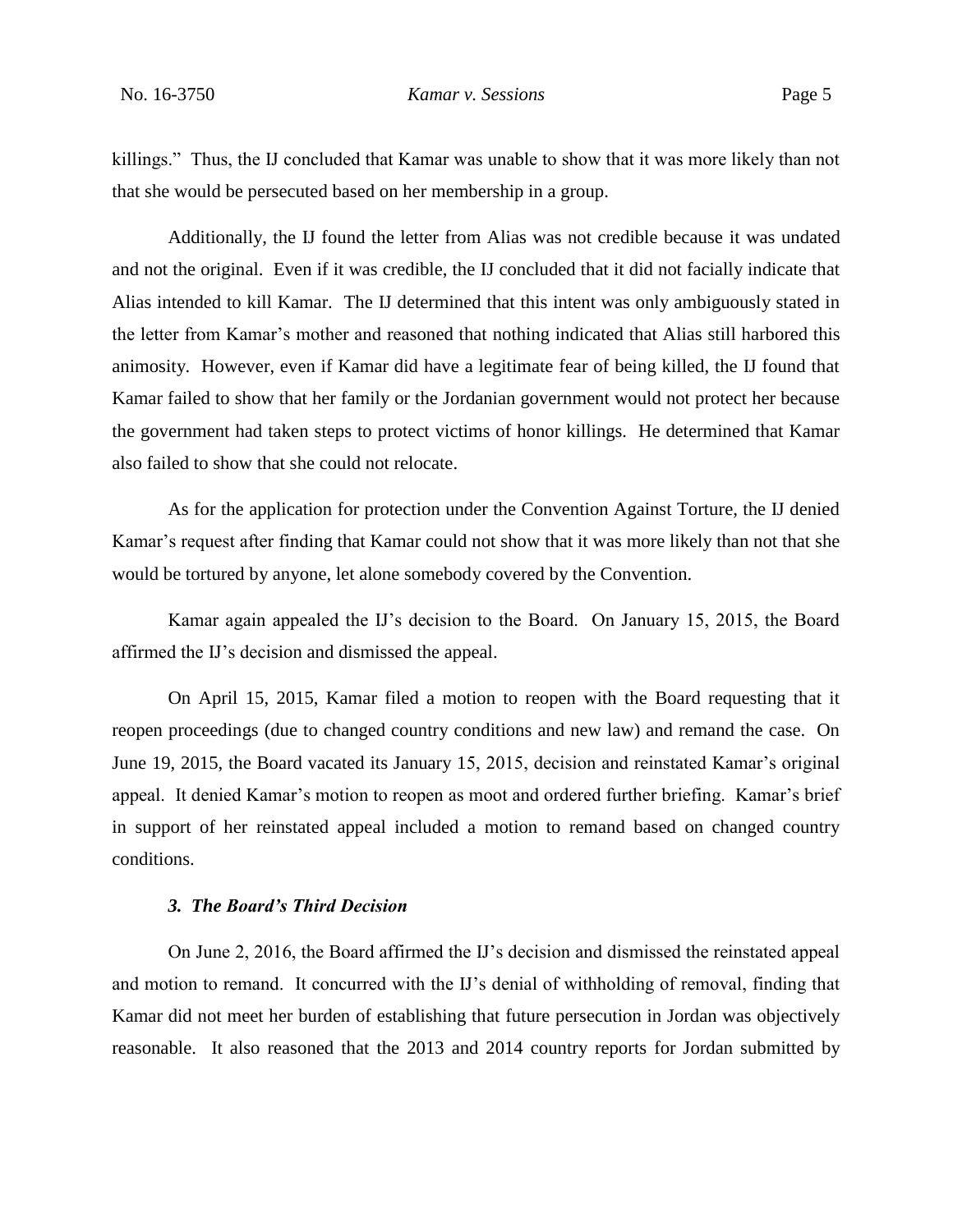$\overline{a}$ 

Kamar with her motion to reopen and reinstated appeal showed only continuing country conditions rather than changed conditions.

The Board stated that the IJ correctly determined that Kamar did not demonstrate a pattern or practice of persecuting persons similarly situated to her, and that aside from a notarized letter referring to Christian honor killings in Jordan, there were no documents in the record showing a pattern or practice of this occurrence. In light of this finding, the Board determined that it did not need to discuss the IJ's finding related to Kamar's failure to establish a particular social group.

Further, the Board found that the IJ did not commit clear error in finding that the Jordanian government was not unable or unwilling to protect Kamar. The Board reasoned that the IJ considered the 2011 country report noting that the authorities in Jordan had placed eightytwo women in protective custody that year to prevent them from becoming victims of honor killings. The Board found that subsequent country reports further supported the IJ's finding that the Jordanian government is working to protect victims and actively prosecute the perpetrators of honor crimes. The Board did not address Kamar's ability to relocate.

The Board additionally upheld the IJ's denial of Kamar's request for protection under the Convention. It determined that Kamar did not demonstrate that she faced a clear probability of torture in Jordan by or at the instigation of or with the consent or acquiescence or willful blindness of the government.**<sup>3</sup>**

In this petition for review, Kamar requests that we reverse the denial of the motion to remand so that she may apply for asylum based on changed country conditions; or, in the alternative, reverse the denial of removal under the Immigration and Nationality Act or relief under the Convention Against Torture.

<sup>&</sup>lt;sup>3</sup>The Board also addressed Kamar's eligibility for voluntary departure and Deferred Action for Parents of Americans, which are not relevant to the appeal at hand.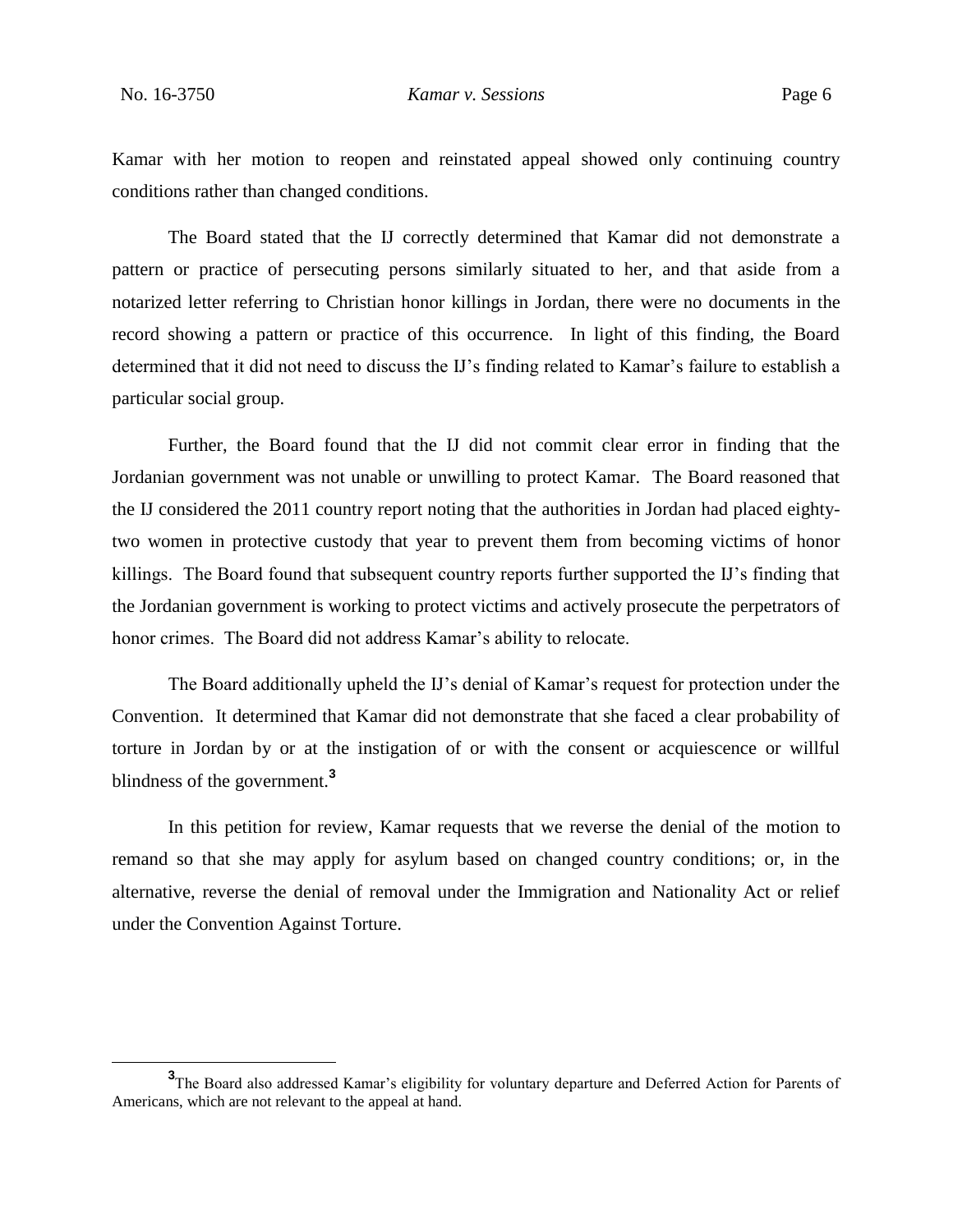#### **II. ANALYSIS**

# **A. Jurisdiction**

We have jurisdiction under 8 U.S.C. § 1252 to review the Board's final determination regarding an order of removal. *Harmon v. Holder*, 758 F.3d 728, 732 (6th Cir. 2014).

#### **B. Standard of Review**

We apply the same standard of review for withholding of removal claims made under the Immigration and Nationality Act and for requests for protection under the Convention Against Torture. When, as here, the Board reviews the IJ's decision and issues a separate opinion, rather than summarily affirming the IJ's decision, this Court reviews the Board's decision as the final agency determination. *Khalili v. Holder*, 557 F.3d 429, 435 (6th Cir. 2009). But, to the extent the Board adopted the IJ's reasoning, we also review the IJ's reasoning. *Id.*

We review the factual findings under the substantial evidence standard and consider whether they are "supported by reasonable, substantial, and probative evidence on the record considered as a whole." *Yu v. Ashcroft*, 364 F.3d 700, 702 (6th Cir. 2004) (citation omitted). These findings are conclusive "unless any reasonable adjudicator would be compelled to conclude to the contrary." *Singh v. Gonzales*, 451 F.3d 400, 403 (6th Cir. 2006) (quoting 8 U.S.C. § 1252(b)(4)(B)). We review the legal conclusions de novo, but defer to the agency's reasonable interpretations of its own precedents. *See Patel v. Gonzales*, 432 F.3d 685, 692 (6th Cir. 2005).

On appeal, Kamar makes two main arguments. First, she argues that the Board's decision that the Jordanian government would be able and willing to protect her was not supported by substantial evidence and thus the Board erred in finding her ineligible for withholding of removal under the Immigration and Nationality Act. Second, Kamar asserts that the Board's decision erred as a matter of law in finding that the Jordanian government's policy of involuntary incarceration does not violate the Convention Against Torture.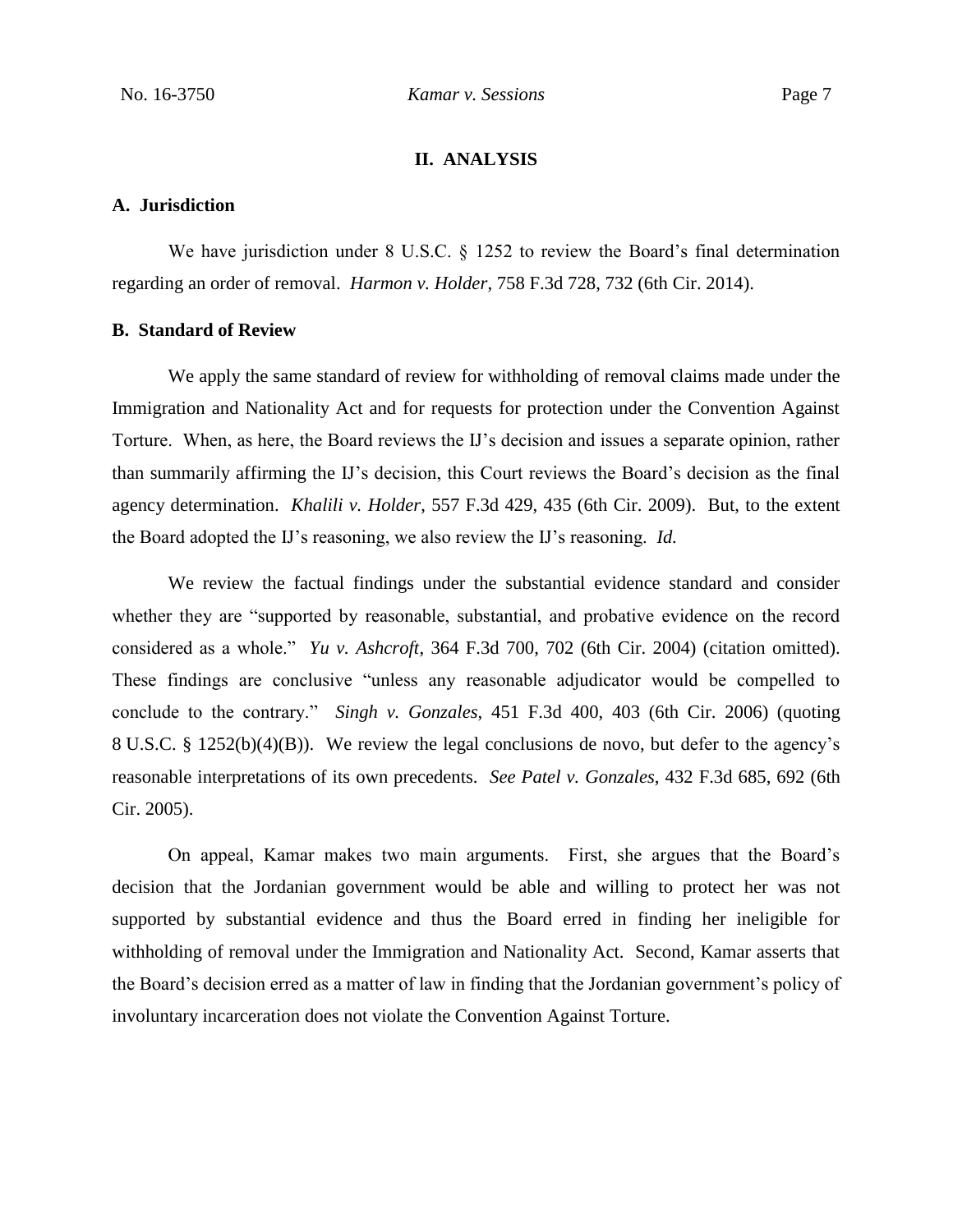#### **C. Withholding of Removal Under the Immigration and Nationality Act**

Withholding of removal under  $\S$  241(b)(3)(A) of the Act is mandatory if an alien shows a "clear probability" that, if she was removed, her "life or freedom would be threatened" on a protected ground such as her "race, religion, nationality, membership in a particular social group, or political opinion." 8 U.S.C.  $\S$  1231(b)(3)(A). A "clear probability" means that it is "more likely than not" that the alien would be subject to persecution if returned to the country of removal. *INS v. Stevic*, 467 U.S. 407, 429–30 (1984). A determination as to eligibility for withholding of removal is conclusive if supported by substantial evidence. *INS v. Elias-Zacarias*, 502 U.S. 478, 481 (1992).

The issue before us is whether substantial evidence supports the Board's conclusion that Kamar was ineligible for withholding of removal. Like the Board, we assume for purposes of this petition for review that Kamar was in fact a member of a particular social group for purposes of the statute. *See Castellano-Chacon v. INS*, 341 F.3d 533, 545 (6th Cir. 2003), *modified on other grounds by Almuhtaseb v. Gonzales*, 453 F.3d 743, 748 (6th Cir. 2006). We must consider then whether substantial evidence supports the determination that Kamar has not "presented sufficient evidence to compel a finding that [she] would, more likely than not, be persecuted on the basis of that membership." *Id.* Our analysis of Kamar's eligibility for withholding of removal under the Act involves several of the same factors that we will later consider when addressing her request for protection under the Convention.

## *1. Particular Social Group*

The Board did not address whether Kamar was a member of a "particular social group," and the parties do not address the issue in their appellate briefs. Under the Supreme Court's holding in *Gonzales v. Thomas*, 547 U.S. 183, 185–86 (2006), the Board must have an initial crack at that issue. Therefore, like the Board, we assume without deciding that Kamar has established membership in Kamar's professed particular social group. *See* A.R. 919. Kamar's professed particular social group is "women who, in accordance with social and religious norms in Jordan, are accused of being immoral criminals and, as a consequence, face the prospect of being killed or persecuted without any protection from the Jordanian government." A.R. 553,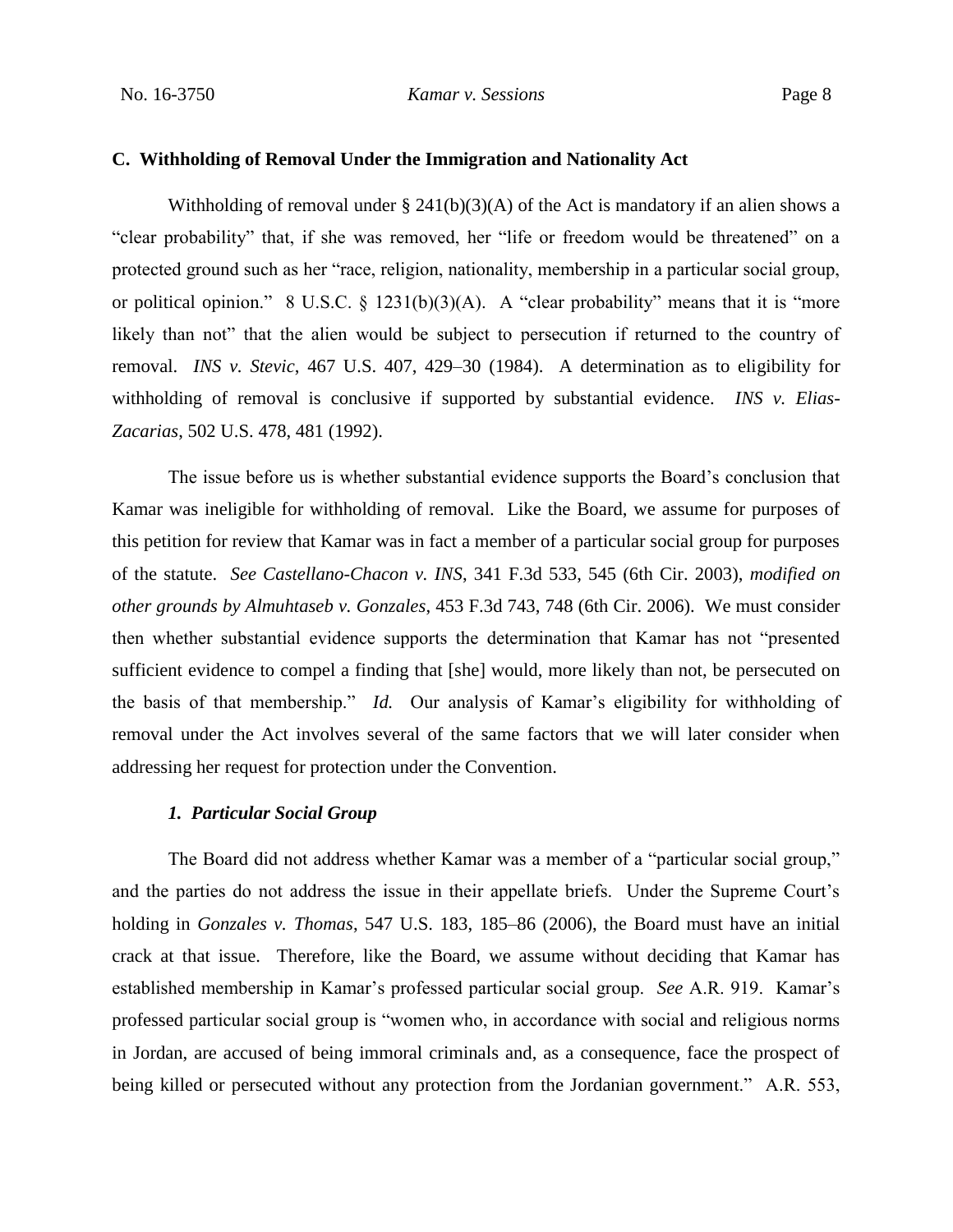$\overline{a}$ 

citing *Sarhan v. Holder*, 658 F.3d 649, 654 (7th Cir. 2011). *Cf. Bi Xia Qu v. Holder*, 618 F.3d 602, 607–08 (6th Cir. 2010) (concluding that women who are sold or forced into marriage and involuntary servitude are a social group); *Al-Ghorbani v. Holder*, 585 F.3d 980, 996 (6th Cir. 2009) (approving proposed group of women who opposed the repressive and discriminatory Yemeni cultural and religious customs that prohibit mixed-class marriages and require paternal consent for marriage); *Yadegar-Sargis v. INS*, 297 F.3d 596, 603 (7th Cir. 2002) (identifying "Christian women in Iran who do not wish to adhere to the Islamic female dress code" as a particular social group).

#### *2. Persecution Because of Social Group Membership*

We next consider whether substantial evidence supports the Board's decision that it was not "more likely than not" that Kamar would be subject to persecution**<sup>4</sup>** in Jordan because of her membership in the particular social group. 8 C.F.R. § 1208.16(b)(2). Persecution is "the infliction of harm or suffering by the government, or persons the government is unwilling or unable to control, to overcome a characteristic of the victim." *Khalili*, 557 F.3d at 436. Because her fear of persecution is attributable to non-government actors, Kamar must show that the government is unable or unwilling to protect her. *Id.* Kamar fails to meet her burden if she could avoid future threat to life or freedom by reasonably relocating to another part of Jordan. 8 C.F.R. § 1208.16(b)(2).

Additionally, withholding of removal is "not available to an alien who fears retribution *solely* over personal matters." *Al-Ghorbani*, 583 F.3d at 997 (quoting *Zoarab*). However, Kamar asserts that her life would be threatened because of Jordanian social norms that impose behavioral standards on women and permit family members to sentence those who violate these standards to death. While a family member may have a *personal* motivation to restore honor to his family, he carries out the honor killing because it is *socially* permissible. Thus, there is broader societal significance intertwined with the personal retribution.

<sup>&</sup>lt;sup>4</sup>A showing of past persecution warrants a presumption that an alien's life or freedom would be threatened on account of a protected ground. 8 C.F.R. § 1208.16(b)(1) (2012). Kamar does not dispute that she has not shown any past persecution.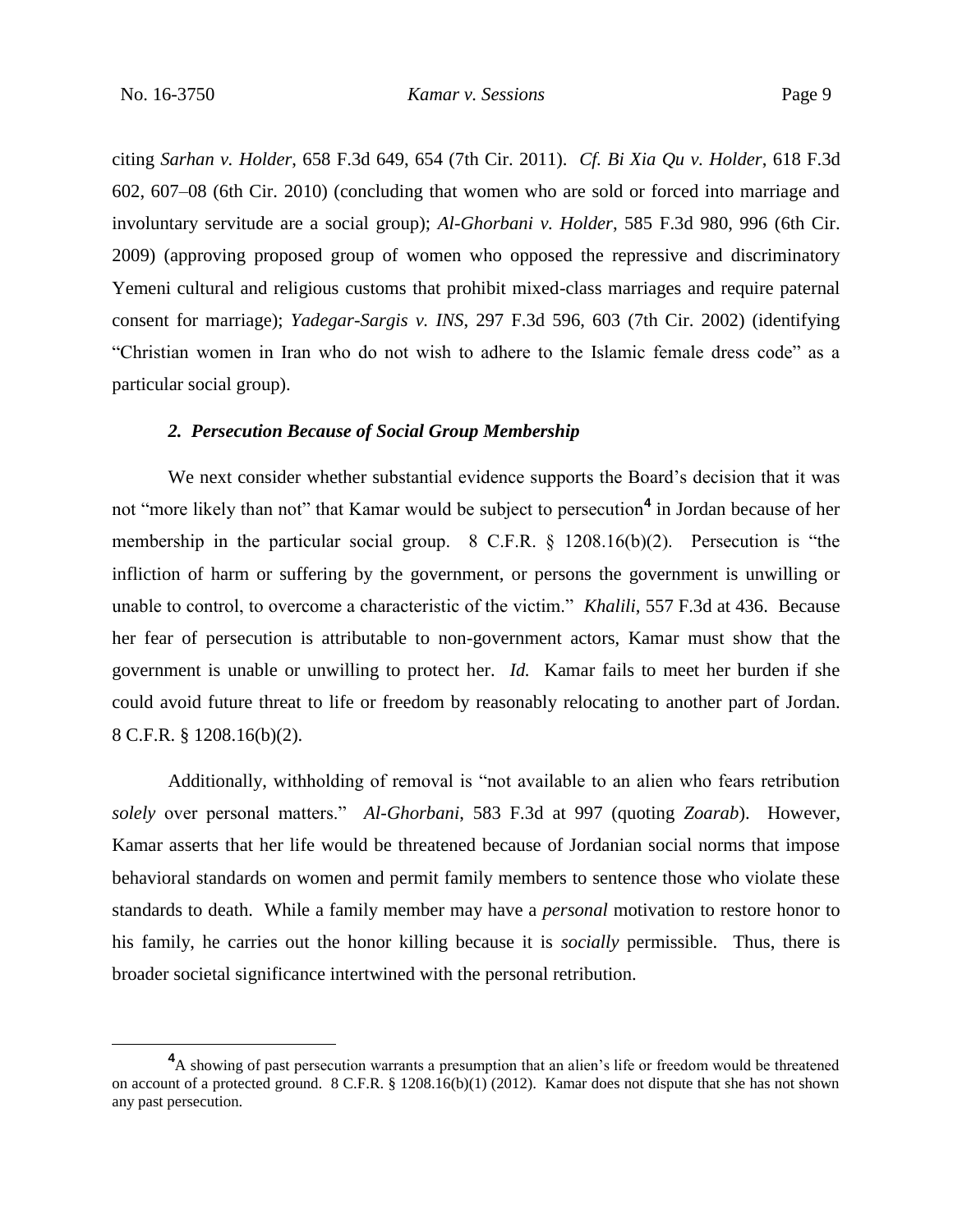We now address, under the substantial evidence standard, the question of whether Kamar will be persecuted by threat of death if she returns to Jordan, which is relevant to both withholding under the Act and relief under the Convention. Kamar testified at the merits hearing that her cousins, specifically Alias, want to restore their family's honor by killing her, and her sister confirmed this. She knows this because of letters she received and communications with family and friends. The Board expressly found Kamar to be credible. On remand, the IJ concluded the letter from Alias was not credible and did not facially threaten Kamar. The IJ reasoned that even if it was credible, there was no indication that Alias knew that Kamar had gotten married and might not want to kill her anymore. The IJ found that the intent to kill Kamar was expressed only through an "ambiguous" comment in the letter from Kamar's mother. The Board agreed that Kamar did not establish that her fear of persecution was objectively reasonable.

The probability of harm occurring in these cases is an inference based on facts in the record. Considering the evidence, it is hard to reconcile these findings with the Board's conclusion that even if Kamar had a subjective fear of persecution, this fear was not objectively reasonable. There is nothing to cast doubt on Kamar's testimony. Even if the letter from Alias is not considered, the letter from Kamar's mother states that Alias wishes to kill Kamar even if it is his last act on earth, and credible testimony confirms this. Nothing indicates that Alias does not still intend to carry out the honor killing. Both Kamar and her sister testified that it did not matter that Kamar married her second husband because Alias knows that she had sexual relations outside of marriage and believes that she committed adultery. The record overwhelmingly supports the finding that she will be persecuted if she returns.

Finally, we consider whether the Jordanian government would be "unwilling or unable" to protect Kamar from harm. In the country reports in the record, it has been established that governors in Jordan routinely abuse the law and use imprisonment to protect potential victims of honor crimes. These victims are not released from imprisonment unless the local governor consents, the victim's family guarantees the victim's safety, and the victim consents. One nongovernmental organization has provided a temporary, unofficial shelter as an alternative.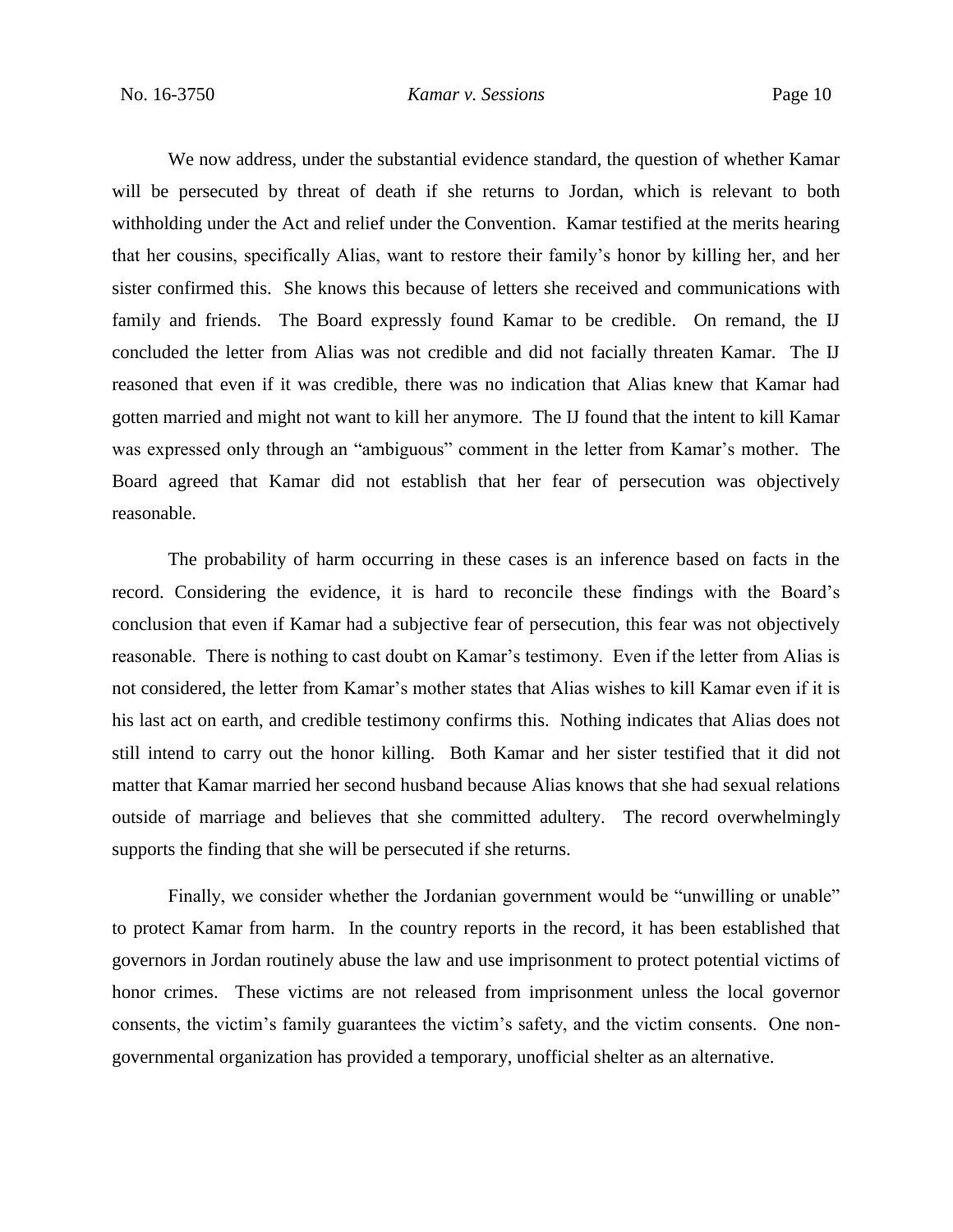On the other hand, successful perpetrators of honor killings typically get their sentences greatly reduced. Additionally, if the victim's family, who is usually the family of the alleged perpetrator as well, does not bring the charges, the government dismisses the case. *See also Sarhan*, 658 F.3d at 657 ("After reviewing the evidence of the Jordanian government's treatment of honor crimes, we conclude that . . . the government is ineffective when it comes to providing protection to women whose behavior places them in the group who are threatened with honor killings.").

The Board's decision outlined the Jordanian government's efforts to combat honor crimes, including placing potential victims in "protective custody." As the Ninth Circuit concluded in an analogous case, "This observation omits the fact that such protective custody is involuntary, and often involves extended incarceration in jail." *Suradi v. Sessions*, No. 14- 71463, 2017 WL 2992234, at \*2 (9th Cir. July 14, 2017). While victim protection is necessary, incarceration is an insufficient solution. This practice is akin to persecuting the victim as she "must choose between death and an indefinite prison term." *Sarhan*, 658 F.3d at 659. Further, nothing in the record suggests that the country conditions in Jordan have changed such that the government will be able to adequately protect Kamar from being killed. This showing satisfies both of the standards for finding governmental action for purposes of withholding of removal under the Act and also those for protection under the Convention, as it amounts to "pain or suffering" that is inflicted with the acquiescence of a public official or a person acting in an official capacity.

We do not address whether Kamar can safely relocate to escape persecution, which is also relevant to withholding of removal and protection under the Convention. The Board did not mention relocation, and the parties' briefs do not address the issue. Like the particular social group inquiry, the issue of safe relocation must be addressed in the first instance by the Board. *Gonzales v. Thomas*, *supra*.

Substantial evidence does not support the Board's refusal to find that Kamar will probably be persecuted if she is returned to Jordan, due to her membership in the particular social group we discussed, or that the Jordanian government can or will do nothing to help her. The Board's decision with regard to those issues is reversed.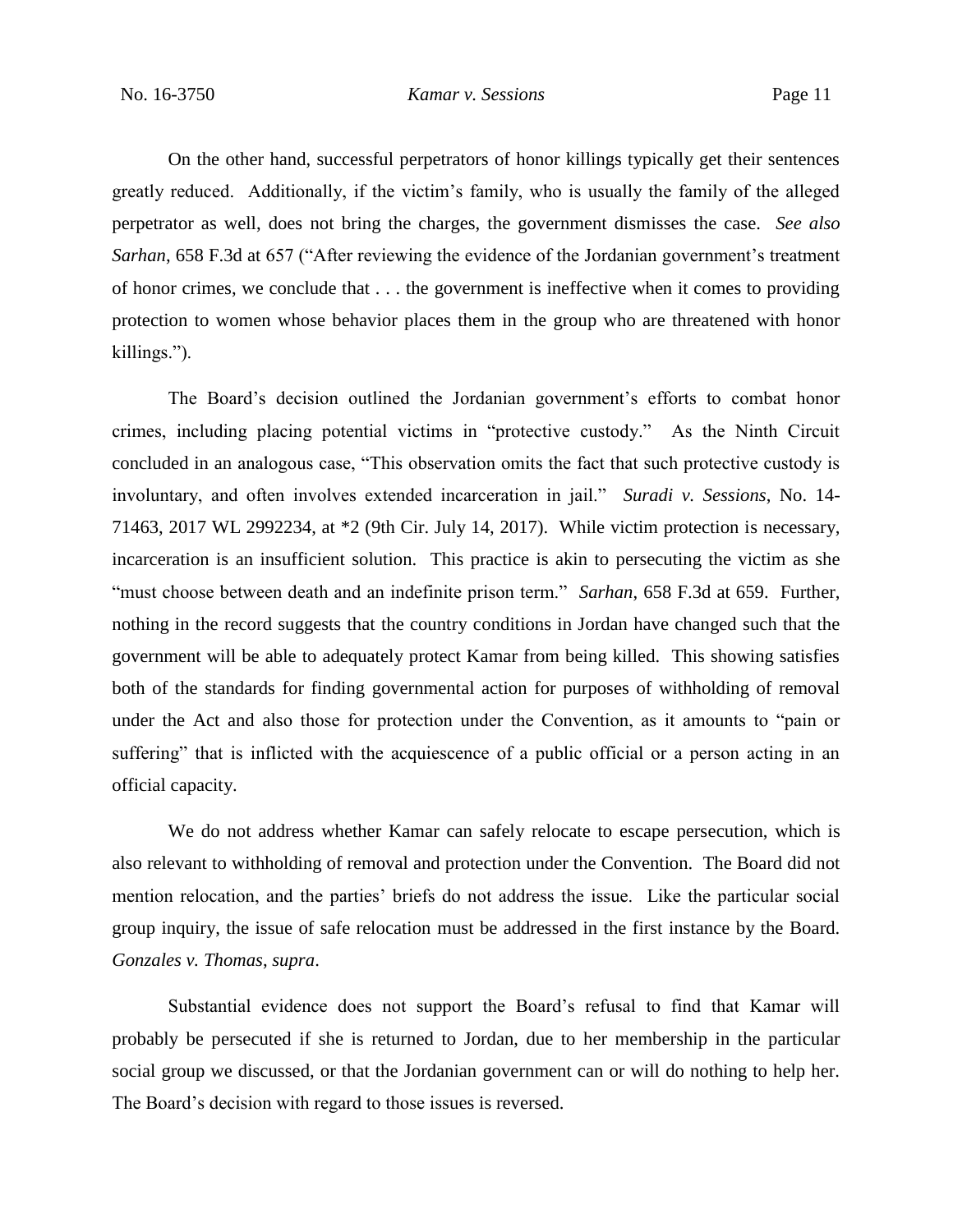# **D. Protection Under the Convention Against Torture**

To qualify for protection under the Convention, a petitioner must show that "it is more likely than not that he or she would be tortured if removed to the proposed country of removal." 8 C.F.R. § 1208.16(c)(2). Unlike withholding of removal, relief under the Convention is not conditioned on proof that the alien would be persecuted on a protected ground. In determining whether future torture is possible, we look at all relevant evidence such as:

(i) evidence of past torture inflicted on the applicant; (ii) evidence that the applicant could relocate to a part of the country where he is likely not to be tortured; (iii) evidence of gross, flagrant or mass violations of human rights within the country to which the applicant will be removed; and, (iv) other relevant information about the country to which the applicant will be removed.

*Namo v. Gonzales*, 401 F.3d 453, 457 (6th Cir. 2005). The definition of torture includes:

any act by which severe pain or suffering, whether physical or mental, is intentionally inflicted on a person for such purposes as obtaining from him or her or a third person information or a confession, punishing him or her for an act he or she or a third person has committed or is suspected of having committed, or intimidating or coercing him or her or a third person, or for any reason based on discrimination of any kind, when such pain or suffering is inflicted by or at the instigation of or with the consent of acquiescence of a public official or other person acting in an official capacity.

*Singh v. Ashcroft*, 398 F.3d 396, 404–05 (6th Cir. 2005) (quoting 8 C.F.R. § 208.18(a)(1)).

Kamar alleges that she is eligible for relief because the Board erred as a matter of law in finding that the Jordanian government's policy of placing victims of honor crimes in "protective custody" does not violate the Convention. She argues that the government's policy of involuntary imprisoning targets of honor killings amounts to torture.

The Seventh Circuit has found that the Jordanian government's "solution" to protect honor killing victims is actually a form of punishing the victims of these crimes amounting to mental "pain or suffering," which is "inflicted by or at the instigation of or with the consent or acquiescence of a public official or other person acting in an official capacity." 8 C.F.R. § 208.18(a)(1); *see Sarhan*, 658 F.3d at 659. Taking into account our reasoning and findings above on the factors relating to both withholding of removal under the Act and protection under